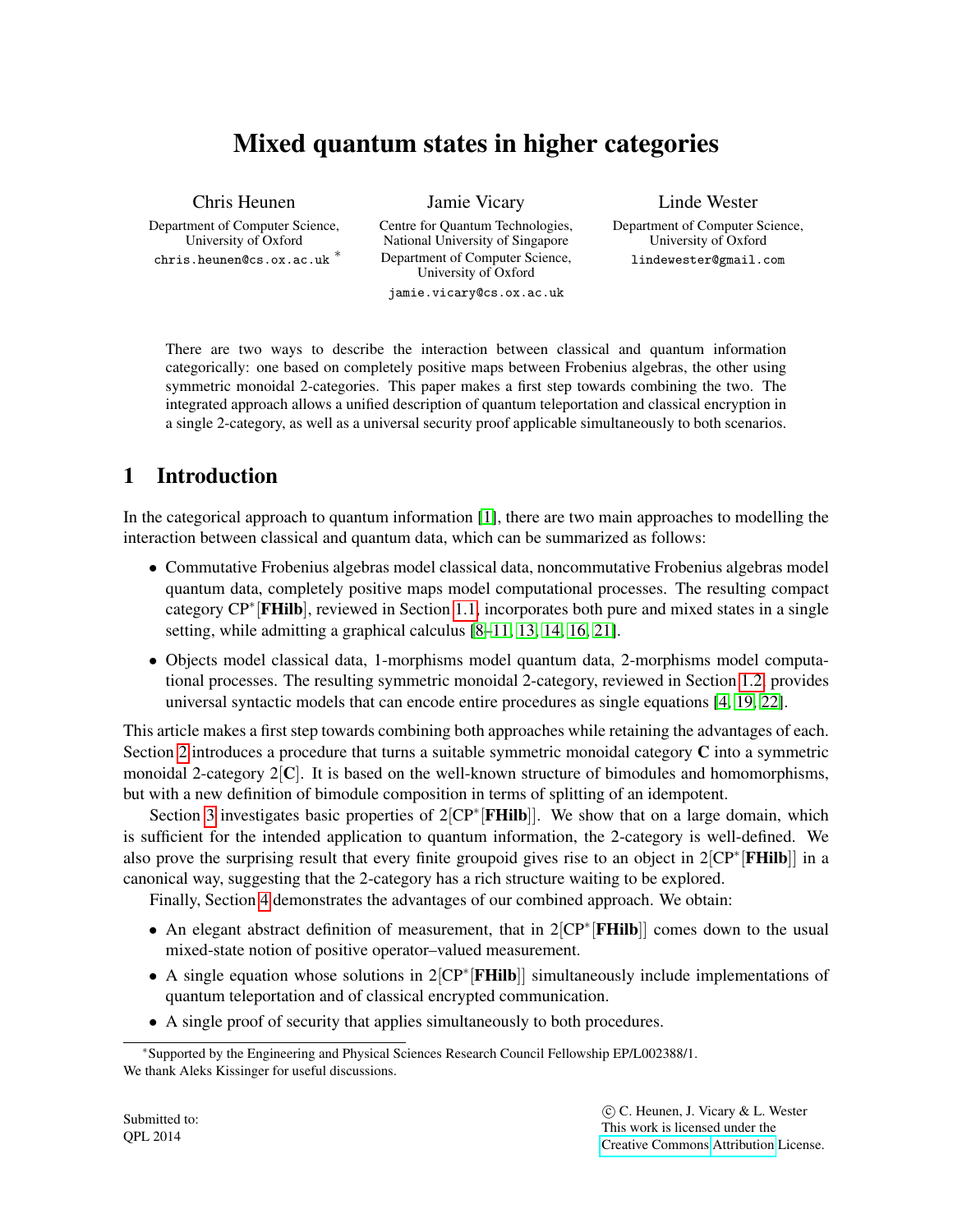There are several interesting directions for future work:

- How can objects of 2[CP<sup>∗</sup> [FHilb]] be classified?
- Is there a direct construction  $C \mapsto \text{Mix}[C]$  of 2-categories such that  $2[CP^*[C]] \cong \text{Mix}[2[C]]$ ?
- What are nonstandard models such as 2[CP<sup>∗</sup> [Rel]] like?
- Are there nonstandard solutions of the teleportation equation in 2[CP<sup>∗</sup> [FHilb]], which are neither pure-state quantum teleportation or encrypted communication, but some hybrid process?

## <span id="page-1-0"></span>1.1 The CP\*–construction

Categorical quantum mechanics deals with dagger monoidal categories [\[1\]](#page-11-0), which admit a graphical calculus; see [\[17\]](#page-11-10). Within this well-documented setting, let us very briefly recall the CP\* construction from the perspective of [\[14,](#page-11-4) Lemma 1.2]; for more details we refer to [\[10,](#page-11-11) [14,](#page-11-4) [16\]](#page-11-5). This construction turns a dagger compact category C into a new category CP<sup>∗</sup> [C]. An object in CP<sup>∗</sup> [C] is a *special dagger Frobenius algebra* in C: an object *A* with morphisms  $\phi$ :  $A \otimes A \to A$  and  $\phi$ :  $I \to A$  satisfying the *specialness* condition  $\hat{\varphi} = I$ , as well as the *dagger Frobenius algebra* laws:

$$
\left\langle \mathcal{A} \right\rangle = \left\langle \mathcal{A} \right\rangle \qquad \left\langle \mathcal{A} \right\rangle = \left\langle \mathcal{A} \right\rangle = \left\langle \mathcal{A} \right\rangle = \left\langle \mathcal{A} \right\rangle = \left\langle \mathcal{A} \right\rangle = \left\langle \mathcal{A} \right\rangle \qquad (1)
$$

Commutative such objects are also called *classical structures*. A morphism  $(A, \phi, \phi) \rightarrow (B, \phi, \phi)$  in  $\mathbb{CP}^*[\mathbb{C}]$  is a morphism  $f: A \to B$  in  $\mathbb{C}$  satisfying the *complete positivity* condition

$$
\left(\begin{array}{c}\n\sqrt{\widehat{f}} \\
\hline\n\sqrt{\widehat{f}}\n\end{array}\right) = \frac{\left(\begin{array}{c}\n\frac{1}{s^{\dagger}} \\
\hline\n\frac{1}{s}\n\end{array}\right)}{\left|\begin{array}{c}\n\frac{1}{s}\n\end{array}\right|} \tag{2}
$$

for some morphism  $g: A \otimes B^* \to X$  in C. This gives a well-defined dagger compact category  $\mathbb{CP}^*[\mathbb{C}]$ with the following basic interpretation:

| Category theory        | <b>Geometry</b>                | <b>Interpretation</b> |
|------------------------|--------------------------------|-----------------------|
| Commutative objects    | Lines with commutative dots    | Classical information |
| Noncommutative objects | Lines with noncommutative dots | Quantum information   |
| Morphisms              | Vertices                       | Physical operations   |

The CP\*–construction is of fundamental importance because it turns a category of pure states and processes into a category of mixed states: applying the CP\*–construction to the category FHilb of finitedimensional Hilbert spaces and linear maps results in the category CP<sup>∗</sup>[FHilb] of finite-dimensional C\*-algebras and completely positive maps.

## <span id="page-1-1"></span>1.2 Higher quantum theory

Higher quantum theory [\[22,](#page-11-9) [23\]](#page-11-12) separates classical and quantum information by replacing monoidal categories by monoidal weak 2-categories. These also have a graphical notation [\[15\]](#page-11-13):

| Category theory | <b>Geometry</b> | Interpretation         |
|-----------------|-----------------|------------------------|
| Objects         | <b>Surfaces</b> | Classical information  |
| 1-Morphisms     | Lines           | <b>Quantum</b> systems |
| 2-Morphisms     | Vertices        | Physical operations    |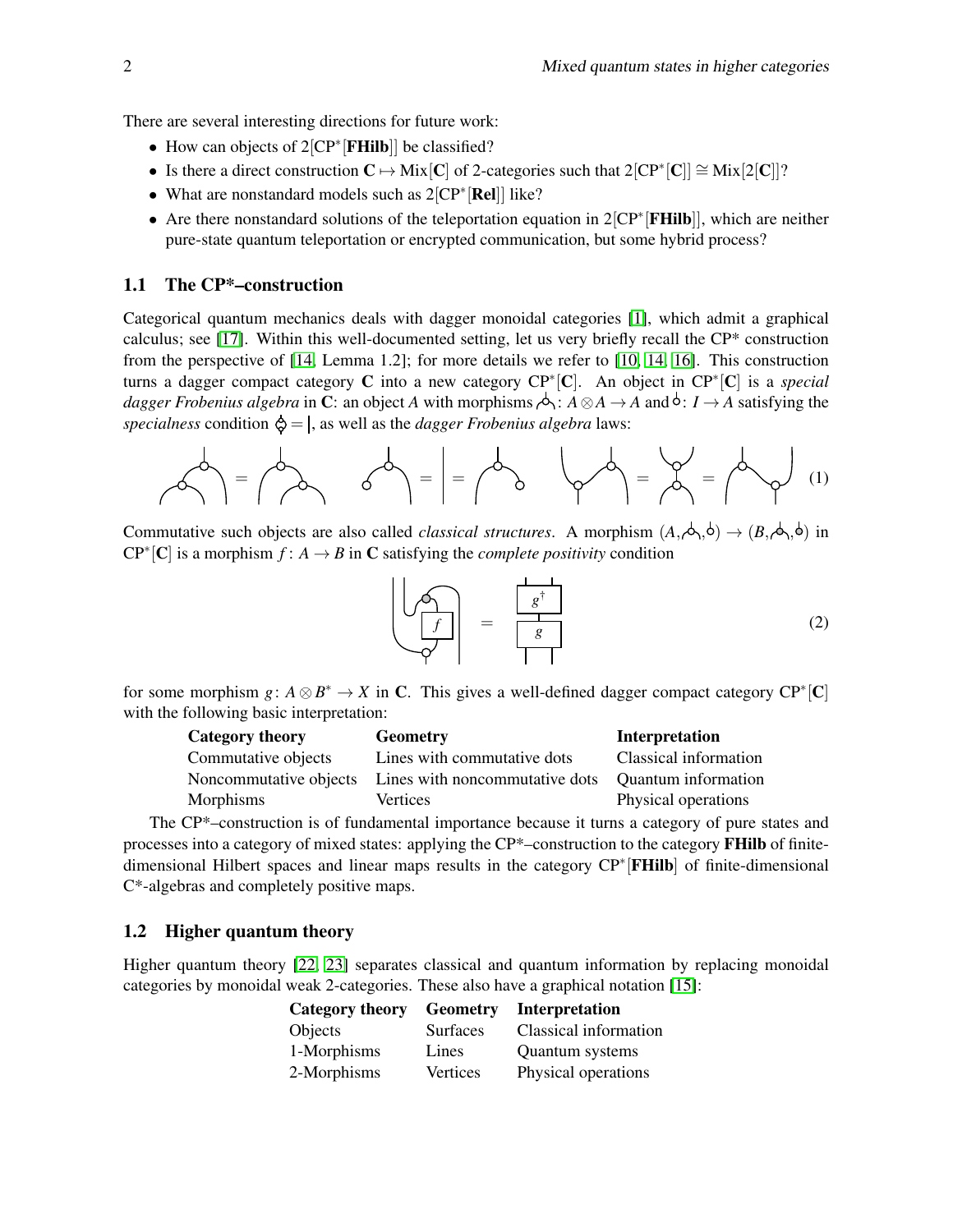Graphically, composition of 1-morphisms is indicated by horizontal juxtaposition, and composition of 2-morphisms by vertical juxtaposition. The tensor product is given by 'overlaying' regions one above the other, perpendicular to the plane of the page.

Just like in the 1-categorical case, the diagrams are interpreted as describing sequences of events taking place over time, with time running from bottom to top. A dagger provides a formal time-reversal of 2-morphisms, represented graphically by reflecting a diagram about a horizontal axis.

Definition 1. A *dagger 2-category* is a 2-category equipped with an involutive operation † on 2-morphisms, such that  $\mu^{\dagger}$ :  $G \Rightarrow F$  for all  $\mu$ :  $F \Rightarrow G$ , in a way that is functorial and compatible with the rest of the monoidal 2-category structure.

The core theory uses the graphical components summarized below, motivated in detail in [\[22\]](#page-11-9).

<span id="page-2-1"></span>

<span id="page-2-3"></span>Definition 2. An object in a symmetric monoidal 2-category has a *topological boundary* when it is equipped with data [\(4\)](#page-2-1)-[\(6\)](#page-2-2) satisfying the following axioms, which amount to saying that the boundary of a classical system is topological and that holes can be eliminated:

<span id="page-2-6"></span><span id="page-2-5"></span><span id="page-2-4"></span><span id="page-2-2"></span>

Whenever we make use of the above graphical notation, it is understood that we are depicting an object with topological boundary in a symmetric monoidal dagger 2-category.

## <span id="page-2-0"></span>2 The 2[−] construction

This section introduces a construction that turns a monoidal category  $\bf{C}$  into a 2-category  $2|\bf{C}|$ , in such a way that 2[CP<sup>∗</sup>[C]] has the appropriate structure to express the teleportation equation solely in terms of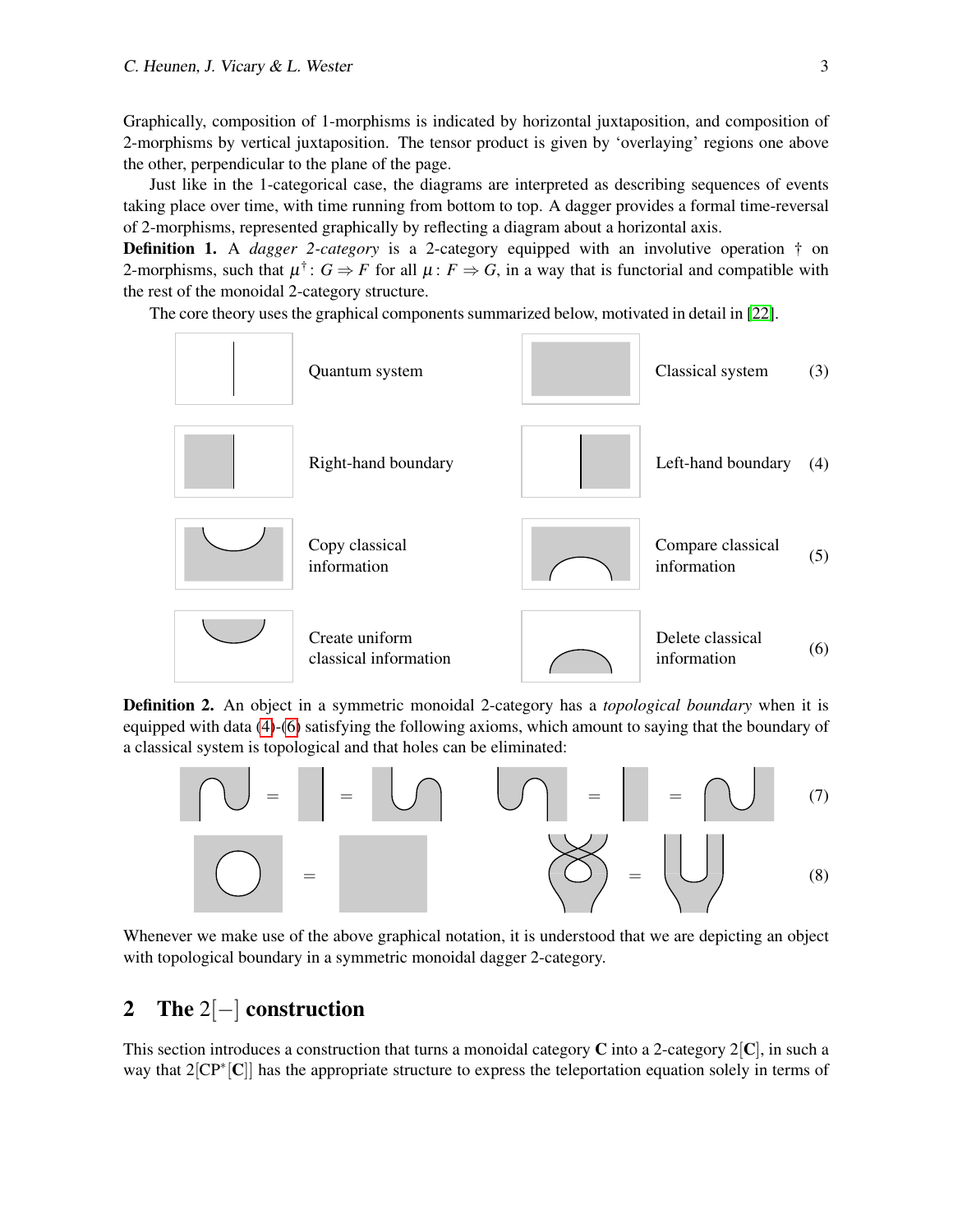objects and morphisms. The idea is to adapt the well-known algebraic construction of rings, bimodules, and bimodule homomorphisms [\[12\]](#page-11-14). In Section [2.1](#page-3-0) we will see how our construction is defined, and in Section [2.2](#page-5-0) we will see that objects in  $2[C]$  have a topological boundary in the sense of Definition [2.](#page-2-3)

#### <span id="page-3-0"></span>2.1 Bimodules and composition

<span id="page-3-1"></span>**Definition 3.** Let  $(C, \phi, \phi)$  and  $(D, \phi, \phi)$  be dagger Frobenius algebras in a dagger monoidal category. A *dagger C-D-bimodule* is a morphism M satisfying:



We also call the object *M* the bimodule, and the map **M** its *action*, and write  $M_{\bullet} = M(||\cdot|)$  and  $M = M(\delta||)$ . A *homomorphism* of dagger *C-D*-bimodules is a morphism  $f : M \to M'$  that respects that actions by satisfying  $f\mathbf{M} = \mathbf{M}'(\mathrm{id}_C \otimes f \otimes \mathrm{id}_D)$ .

If *M* is a *C*-*D*-bimodule, and *N* is a *D*-*E*-bimodule, the standard algebraic construction of *tensor product* gives a *C-E*-bimodule  $M \otimes_D N$ ; see [\[12,](#page-11-14) Section 4.5]. It is constructed by forcing the right *D*-action on *M* and the left *D*-action on *N* to cooperate. More precisely, it is the coequalizer of the two morphisms  $M \otimes D \otimes N \to M \otimes N$  induced by the two *D*-actions.

One way to guarantee the existence of such a coequalizer is to require that some morphisms have a sensible notion of *image*, as in the following definition and lemma. Recall that an endomorphism *p*: *A*  $\rightarrow$  *A* is a *dagger idempotent* when  $p^2 = p = p^{\dagger}$ . A dagger idempotent *p splits* when  $p = i i^{\dagger}$ and  $i^{\dagger}i =$  id for some morphism *i*, called the *image* of *p*. Split idempotents are a special case of dagger coequalizers [\[18\]](#page-11-15): a dagger idempotent  $p: A \rightarrow A$  splits if and only if p and id<sub>A</sub> have a dagger coequalizer *i* † .

<span id="page-3-2"></span>Definition 4. A dagger monoidal category *has dagger Frobenius images* when for all classical structures  $(C, \phi, \phi), (D, \phi, \phi), (E, \phi, \phi)$ , for all *C*-*D*-bimodules **M** and all *D*-*E*-bimodules **N**, the following dagger idempotent splits:

<span id="page-3-3"></span>
$$
\begin{array}{c|c|c}\n & M & N \\
\hline\n\text{M} & \text{N} \\
\hline\n\downarrow & \text{N} \\
\hline\n\downarrow & \text{N}\n\end{array} \tag{10}
$$

Notice that this morphism is indeed dagger idempotent by [\(9\)](#page-3-1).

<span id="page-3-4"></span>We denote the image of [\(10\)](#page-3-2) by *i*:  $M \circ N \to M \otimes N$ . It is a dagger *C*-*E*-bimodule:

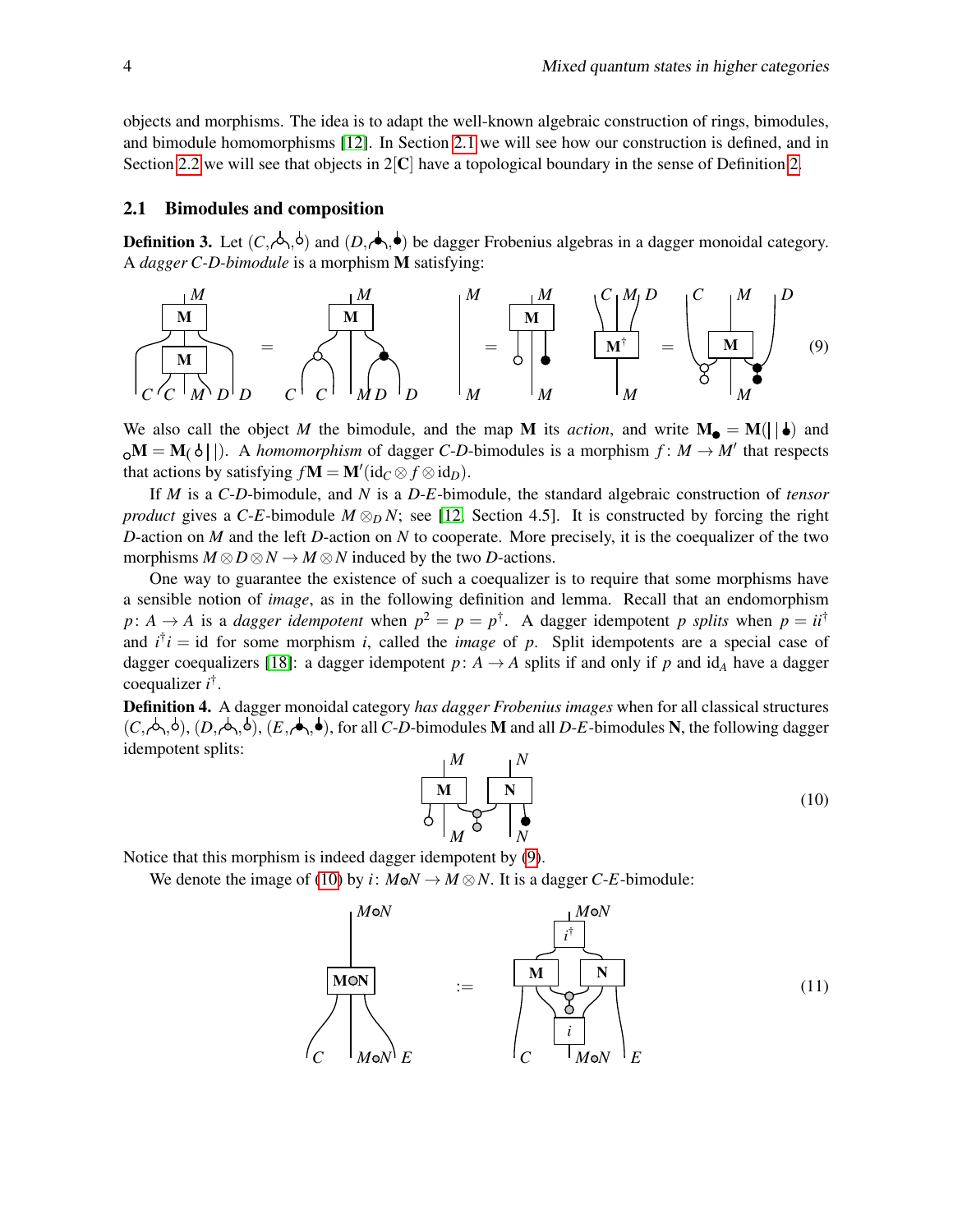**Lemma 5.** If [\(10\)](#page-3-2) splits with image i, then i<sup>†</sup> is a coequalizer of  $_{Q}M \otimes id_{N}$  and  $id_{M} \otimes N_{Q}$ .

*Proof.* Observe that  $i^{\dagger}$  ( ${}_0{\bf M} \otimes id_N$ ) =  $i^{\dagger}$  ( $id_M \otimes {\bf N}_\bullet$ ) because ( ${\bf M} \circ {\bf N}$ )( ${}_0{\bf M} \otimes id_N$ ) = ( $id_M \otimes {\bf N}_\bullet$ )( ${}_0{\bf M} \otimes id_N$ ):



Suppose that  $f(\_math{\mathbf{M}} \otimes id_N) = f(id_M \otimes \mathbf{N}_{\bullet})$ . Then *f* factors through  $i^{\dagger}$  as  $f = fii^{\dagger}$ :



This mediating map is unique: if  $f = mi^{\dagger}$ , then  $m = mi^{\dagger}i = fi$ .

We can use this technique to re-prove many standard results about bimodules in a graphical way, such as the following simple result, that will be useful later.

<span id="page-4-0"></span>**Lemma 6.** For any dagger Frobenius algebra  $(A, \phi, \phi)$ , the identity A-A-bimodule is  $\phi$ .  $\Box$ 

With this preparation we can now define our main construction.

<span id="page-4-1"></span>Proposition 7. *If* C *is a dagger monoidal category that has dagger Frobenius images, then the following data define a symmetric monoidal (weak) 2-category* 2[C]*:*

- *objects are classical structures in* C*;*
- *1-morphisms are dagger bimodules; the identity 1-morphism on*  $(C, \phi, \phi)$  *is*  $\phi$ *;*
- *2-morphisms are dagger bimodule homomorphisms;*
- *horizontal composition of 1-morphisms is given by* [\(11\)](#page-3-3)*;*
- *horizontal composition of 2-morphisms follows from the universal property of Lemma [5;](#page-3-4)*
- *monoidal structure is inherited from* C*.*

More precisely, the horizontal composition of 2-morphisms  $f: M \to M'$  and  $g: N \to N'$  is the unique arrow making the following diagram commute:

$$
(f \otimes id_D \otimes g) \qquad \qquad \frac{\circ M \otimes id_N}{id_M \otimes N_{\bullet}} \qquad M \otimes N \longrightarrow M \circ N
$$
\n
$$
(f \otimes id_D \otimes g) \qquad \qquad \downarrow \qquad \downarrow \qquad \downarrow \qquad \downarrow \qquad \downarrow \qquad \downarrow \qquad \downarrow \qquad \downarrow \qquad \downarrow \qquad \downarrow \qquad \downarrow \qquad \downarrow \qquad \downarrow \qquad \downarrow \qquad \downarrow \qquad \downarrow \qquad \downarrow \qquad \downarrow \qquad \downarrow \qquad \downarrow \qquad \downarrow \qquad \downarrow \qquad \downarrow \qquad \downarrow \qquad \downarrow \qquad \downarrow \qquad \downarrow \qquad \downarrow \qquad \downarrow \qquad \downarrow \qquad \downarrow \qquad \downarrow \qquad \downarrow \qquad \downarrow \qquad \downarrow \qquad \downarrow \qquad \downarrow \qquad \downarrow \qquad \downarrow \qquad \downarrow \qquad \downarrow \qquad \downarrow \qquad \downarrow \qquad \downarrow \qquad \downarrow \qquad \downarrow \qquad \downarrow \qquad \downarrow \qquad \downarrow \qquad \downarrow \qquad \downarrow \qquad \downarrow \qquad \downarrow \qquad \downarrow \qquad \downarrow \qquad \downarrow \qquad \downarrow \qquad \downarrow \qquad \downarrow \qquad \downarrow \qquad \downarrow \qquad \downarrow \qquad \downarrow \qquad \downarrow \qquad \downarrow \qquad \downarrow \qquad \downarrow \qquad \downarrow \qquad \downarrow \qquad \downarrow \qquad \downarrow \qquad \downarrow \qquad \downarrow \qquad \downarrow \qquad \downarrow \qquad \downarrow \qquad \downarrow \qquad \downarrow \qquad \downarrow \qquad \downarrow \qquad \downarrow \qquad \downarrow \qquad \downarrow \qquad \downarrow \qquad \downarrow \qquad \downarrow \qquad \downarrow \qquad \downarrow \qquad \downarrow \qquad \downarrow \qquad \downarrow \qquad \downarrow \qquad \downarrow \qquad \downarrow \qquad \downarrow \qquad \downarrow \qquad \downarrow \qquad \downarrow \qquad \downarrow \qquad \downarrow \qquad \downarrow \qquad \downarrow \qquad \downarrow \qquad \downarrow \qquad \downarrow \qquad \downarrow \qquad \downarrow \qquad \downarrow \qquad \downarrow \qquad \downarrow \qquad \downarrow \qquad \downarrow \qquad \downarrow \qquad \down
$$

 $\Box$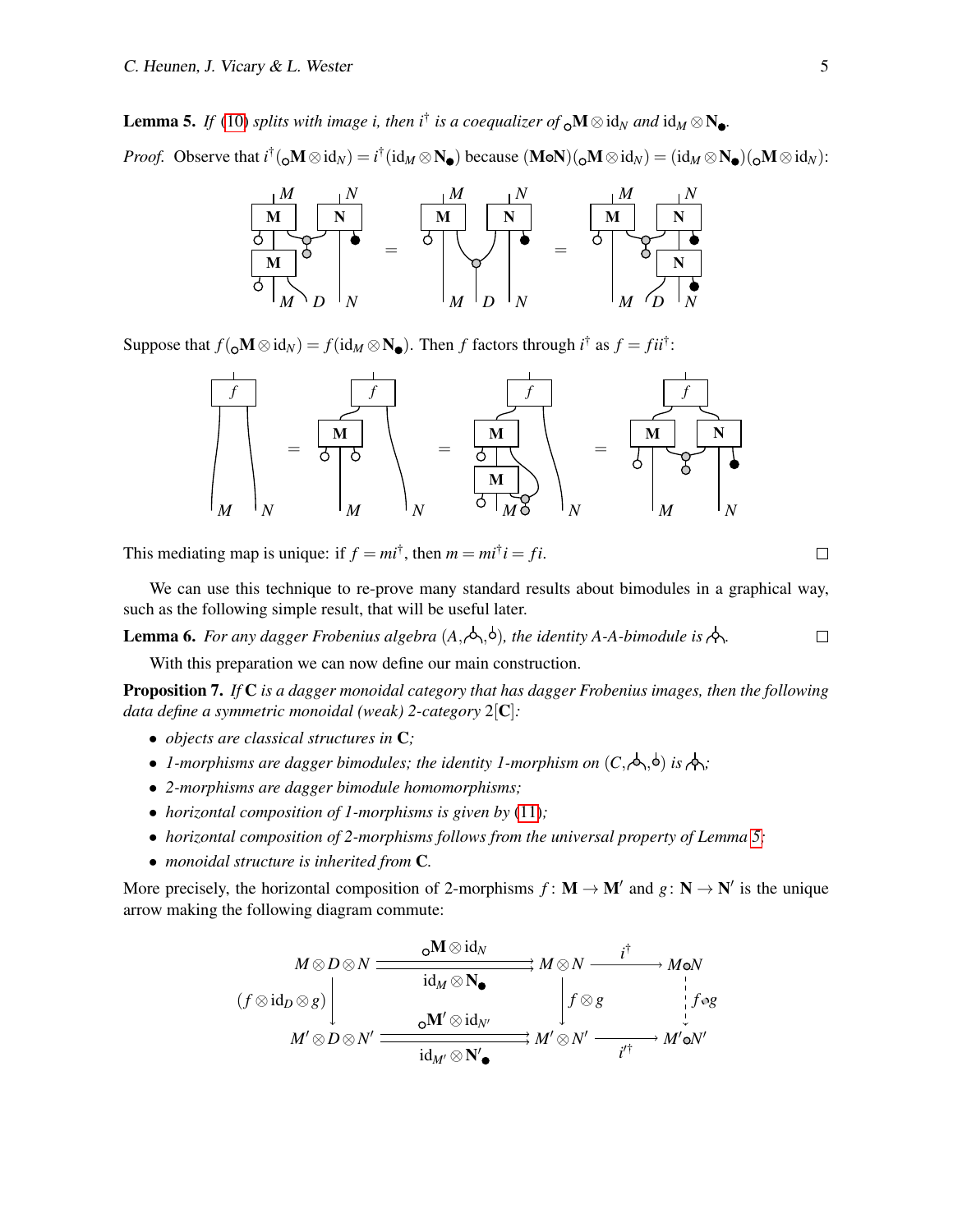*Proof.* For verification that these data indeed satisfy all the conditions required of a weak 2-category, see [\[24\]](#page-11-16). Verifying monoidality is a huge exercise that nevertheless seems straightforward enough.  $\Box$ 

We end this subsection by listing some properties of the  $2[-]$ –construction; for proofs we refer to [\[24\]](#page-11-16).

- If C has a dagger, so does  $2|C|$ .
- If C is compact, so is  $2|C|$ : 1-morphisms have duals that are both left and right adjoint.
- If C has dagger biproducts, so do all hom-categories of  $2|C|$ .
- The scalars of 2[C] correspond to C: there is an isomorphism  $2[C|(I,I) \cong C$  of categories.

#### <span id="page-5-0"></span>2.2 Topological boundaries

We now show that objects of  $2[C]$  have topological boundaries in the sense of Definition [2.](#page-2-3)

**Definition 8.** The *boundaries* of a special dagger Frobenius algebra  $(A, \phi, \phi)$  in C are canonical bimodules  $(A, \phi, \phi) \stackrel{\mathbf{L}}{\rightarrow} (I, \lambda_I, id_I)$  and  $(I, \lambda_I, id_I) \stackrel{\mathbf{R}}{\rightarrow} (A, \phi, \phi)$  induced by the multiplication map  $\phi$ .

$$
\begin{array}{|c|c|c|c|c|}\n\hline\nL & \vdots & \mathbb{R} & \mathbb{R} \\
\hline\n\end{array} \qquad \qquad \begin{array}{|c|c|c|c|}\n\hline\nR & \mathbb{R} & \mathbb{R} \\
\hline\n\end{array} \qquad \qquad \begin{array}{|c|c|c|}\n\hline\n\end{array} \qquad (12)
$$

The dashed lines indicate the monoidal unit object; we will typically omit these from now on. These boundaries are depicted as lines that bound solid regions, as shown in the diagrams [\(4\)](#page-2-1).

<span id="page-5-1"></span>**Lemma 9.** For a special dagger Frobenius algebra  $(A, \phi, \phi)$ , the composite bimodule

$$
(I, \lambda_I, id_I) \stackrel{\mathbf{R}}{\rightarrow} (A, \rightsquigarrow, \circ) \stackrel{\mathbf{L}}{\rightarrow} (I, \lambda_I, id_I)
$$

*is isomorphic to the object A.*

*Proof.* By Lemma [5,](#page-3-4) we must find the dagger splitting of the left-hand diagram below:

$$
\begin{pmatrix} 1 & 1 \\ 1 & 1 \end{pmatrix} = \begin{pmatrix} 1 & 1 \end{pmatrix} = \begin{pmatrix} 1 & 1 \end{pmatrix}
$$

By the dagger Frobenius axioms it equals the right-hand diagram. But the dagger specialness axiom makes this a dagger splitting via the object A, so the object A gives the composite of the bimodules.  $\square$ 

Lemma 10. *The boundaries of a special dagger Frobenius monoid* (*A*, , ) *in* C *can be equipped with data* [\(5\)](#page-2-4) *and* [\(6\)](#page-2-2) *satisfying equations* [\(7\)](#page-2-5) *and* [\(8\)](#page-2-6) *as follows:*



Note that we are relying on Lemmas [6](#page-4-0) and [9](#page-5-1) for these definitions to make sense.

*Proof.* Equations [\(7\)](#page-2-5) follow immediately from the (co)unit equation for a dagger Frobenius algebra. Equations [\(8\)](#page-2-6) follow immediately from specialness and commutativity. $\Box$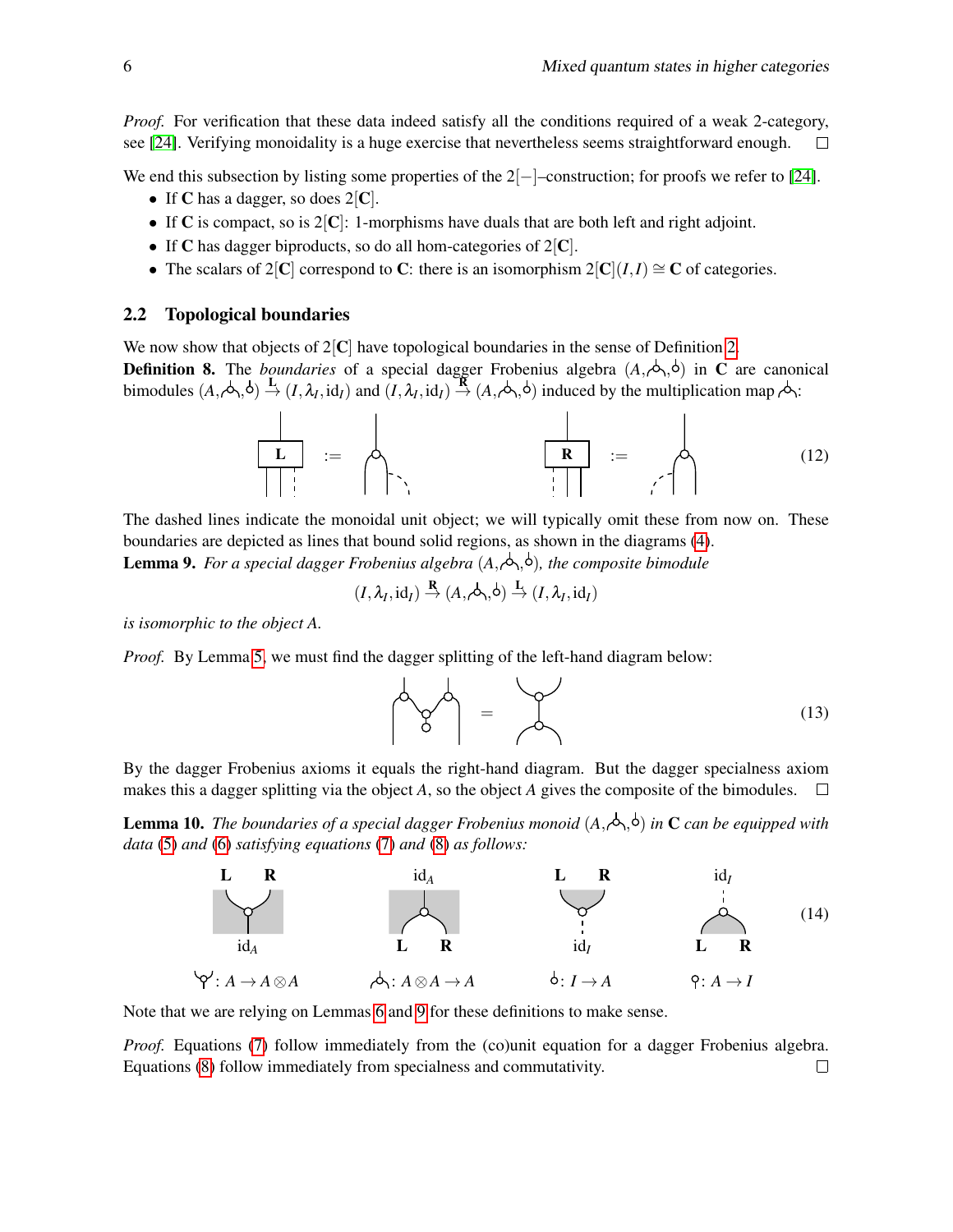## <span id="page-6-0"></span>3 The case of Hilbert spaces

This section discusses 2[CP<sup>∗</sup>[FHilb]]. We show that a substantial portion is well-defined, which we characterize in concrete terms: it consists of natural numbers, matrices of finite-dimensional C\*-algebras, and matrices of completely positive maps. Thus this is completely analogous to the case of 2[**FHilb**], which is equivalent to the 2-category of 2-Hilbert spaces that consists of natural numbers, matrices of Hilbert spaces, and matrices of linear maps [\[3,](#page-11-17) [24\]](#page-11-16). The difficulty of establishing that 2[CP<sup>∗</sup>[FHilb]] is well-defined in general arises because CP<sup>∗</sup>[FHilb] does not have good completeness properties.

Lemma 11. *The category* CP<sup>∗</sup> [FHilb] *does not have all coequalizers.*

*Proof.* Since it is a dagger category we equivalently show that it does not have all equalizers. Suppose the completely positive maps  $f = (1 1 0 0)$  and  $g = (0 0 1 1)$ :  $\mathbb{C}^4 \to \mathbb{C}$  had a dagger equalizer  $e : A \to \mathbb{C}^4$ in  $\mathbb{CP}^*$  **[FHilb**]. Then  $fe = ge$ , so *e* factors through the equalizer of *f* and *g* in **FHilb**:



We show below that the function *e* is injective<sup>[1](#page-6-1)</sup>. Then the linear map *m* is injective, and so  $dim(A) \leq 3$ . It follows that *A* must be a commutative  $C^*$ -algebra (as 2-by-2 matrices already have dimension 4).

Suppose  $e(a) = 0$  with  $a = x + iy$  for self-adjoint  $x, y \in A$ . Then  $e(x) = e(y) = 0$  because positive maps preserve adjoints [\[20,](#page-11-18) page 2]. Say  $x = x_+ - x_-$  for positive  $x_+, x_- \in A$ ; then  $e(x_+) = e(x_-)$ . But the completely positive maps  $h_{\pm}$ :  $\mathbb{C} \to A$  defined by  $h_{\pm}(1) = x_{\pm}$  satisfy  $eh_{+} = eh_{-}$ . So  $h_{+} = h_{-}$  since *e* is monic, whence  $x = 0$ . Similarly  $y = 0$ . So ker( $e$ ) = {0}, and *e* is injective.

On the other hand, there are at least four completely positive maps  $\mathbb{C} \to \mathbb{C}^4$ , given by  $x_1 = (1,0,1,0)$ ,  $x_2 = (1, 1, 0, 0), x_3 = (0, 1, 0, 1), x_4 = (0, 0, 1, 1)$ , which satisfy  $fx_i = gx_i$ . No  $x_i$  is a linear combination of the others with nonnegative coefficients. Therefore none of  $e^{\dagger}x_i \in A$  is a linear combination of the others with nonnegative coefficients, as  $ee^{\dagger}x_i = x_i$ . Moreover  $e^{\dagger}x_i \ge 0$  by completely positivity of  $e^{\dagger}$ . But this contradicts dim( $A$ )  $\leq$  3 as  $A$  is commutative.  $\Box$ 

The point is that there are nevertheless enough coequalizers for our purposes, as we show below.

#### 3.1 Analysis

A subcollection of the objects in CP<sup>∗</sup>[FHilb] are classical structures  $C = (A, \phi, \phi)$  in FHilb. Since the morphisms  $\phi_1$  and  $\phi$  are completely positive with respect to this algebra structure, this also gives rise to an algebra  $C' = (C, \stackrel{\perp}{\diamond} \phi, \stackrel{\perp}{\diamond})$  in CP<sup>\*</sup> [FHilb]. We call this a *classical structure over itself*. Note that, up to isomorphism  $C \cong \mathbb{C}^n$ , such structures are just natural numbers. In this section, except for the last theorem, we restrict consideration to objects of 2[CP<sup>\*</sup>[FHilb]] which are classical structures over themselves.

<span id="page-6-2"></span>Lemma 12. *There is a one-to-one correspondence between dagger bimodules on classical structures over themselves in* CP<sup>∗</sup> [FHilb]*, and matrices of finite-dimensional C\*-algebras.*

<span id="page-6-1"></span><sup>&</sup>lt;sup>1</sup>We thank Narutaka Ozawa for this observation.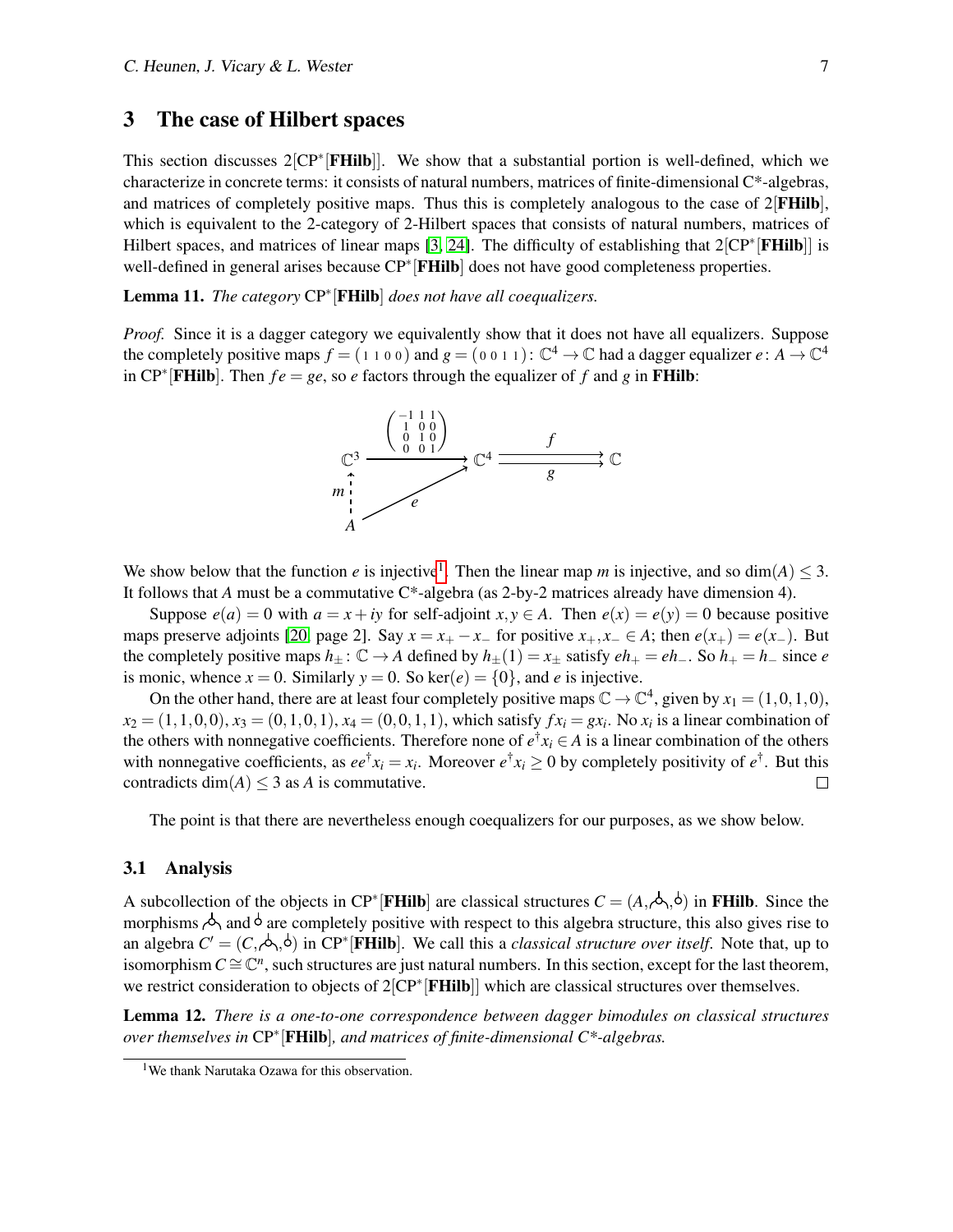*Proof.* Let  $M: \mathbb{C}^m \otimes M \otimes \mathbb{C}^n \to M$  be a dagger  $\mathbb{C}^m$ - $\mathbb{C}^n$ -bimodule in  $\mathbb{CP}^*$  [**FHilb**], between classical structures over themselves. Then  $M$  is a finite-dimensional  $C^*$ -algebra, and  $M$  is a completely positive map. By [16,](#page-8-0) the units of  $\mathbb{C}^m$  and  $\mathbb{C}^n$  are given by the sum over the standard basis vectors  $|i\rangle$  and  $|j\rangle$ of  $\mathbb{C}^m$  and  $\mathbb{C}^n$ , respectively. Set  $p_{ij} = (|i\rangle\langle i|) \otimes id_M \otimes (|j\rangle\langle j|)$ ; this is a completely positive dagger idempotent. Hence its image  $M_{ij} = p_{ij}(M)$  is a finite-dimensional C\*-algebra by a classic theorem of Choi and Effros [\[6\]](#page-11-19); see [\[14,](#page-11-4) Proposition 2.4]. Thus the bimodule M gives rise to a matrix  $(M_{ii})$  of finite-dimensional C\*-algebras.

Conversely, let  $(M_{ij})$  be an *m*-by-*n* matrix of finite-dimensional C\*-algebras. Set  $M = \bigoplus_{i,j} M_{ij}$ , and define  $\mathbf{M}: \mathbb{C}^m \otimes M \otimes \mathbb{C}^n \to M$  by mapping  $|i\rangle \otimes a \otimes |j\rangle$  to  $1_{ij} \cdot a$ , where  $1_{ij}$  is the unit of  $M_{ij}$ . In other words,  $\mathbf{M}(|i\rangle \otimes a \otimes |j\rangle)$  is the projection of  $a \in A$  onto the summand  $M_{ij}$ . This is a ∗-homomorphism, and hence a completely positive map [\[10,](#page-11-11) Lemma 3.8]. To verify that it is a bimodule, we need to check equation [\(9\)](#page-3-1). The first two equalities are easily verified, the third equality uses that  $M^{\dagger}$ :  $M \rightarrow$  $\mathbb{C}^m \otimes M \otimes \mathbb{C}^n$  maps  $b \in M$  to  $\sum_{i,j} |i\rangle \otimes (1_{ij}b) \otimes |j\rangle$ . Hence these two constructions, which are inverse to each other, are well-defined.  $\Box$ 

It follows that an important part of 2<sup>[</sup>CP<sup>\*</sup><sup>[</sup>**FHilb**]] is well-defined, which will be sufficient for our applications in Section [4](#page-9-0) to quantum information and encryption.

**Proposition 13.** Let  $(C, \phi, \phi)$ ,  $(D, \phi, \phi)$ ,  $(E, \phi, \phi)$  be classical structures over themselves in CP<sup>∗</sup> [FHilb]*, and let* M *and* N *be a C-D-bimodule and a D-E-bimodule. The idempotent* [\(10\)](#page-3-2) *splits.*

*Proof.* Write  $|i\rangle$ ,  $|j\rangle$ ,  $|k\rangle$  for the standard bases of  $\mathbb{C}^l$ ,  $\mathbb{C}^m$ ,  $\mathbb{C}^n$ . Let **M** be a dagger  $\mathbb{C}^l$ - $\mathbb{C}^m$ -bimodule, and let N be a dagger  $\mathbb{C}^m$ - $\mathbb{C}^n$ -bimodule in CP<sup>\*</sup>[FHilb]. Then [\(10\)](#page-3-2) maps  $m \otimes n$  to  $\sum_{i,j,k} \mathbf{M}(|i\rangle \otimes m \otimes |j\rangle) \otimes$ N(|*j*)⊗*n*⊗|*k*). This morphism is a sum of orthogonal projections, and hence a projection itself. As in the proof of Lemma [12,](#page-6-2) this means that it has a well-defined dagger image in CP<sup>∗</sup> [FHilb]. The proof is finished by noticing that any classical structure in **FHilb** is isomorphic to the commutative  $C^*$ -algebra  $\mathbb{C}^n$  for some *n*. П

<span id="page-7-0"></span>Lemma 14. *There is a one-to-one correspondence between homomorphisms of dagger bimodules between classical structures over themselves in* CP<sup>∗</sup> [FHilb]*, and matrices of completely positive maps between finite-dimensional C\*-algebras.*

*Proof.* Let  $f: M \to N$  be a homomorphism of dagger  $\mathbb{C}^m$ - $\mathbb{C}^n$ -bimodules in CP<sup>∗</sup>[FHilb]. Write  $|i\rangle$  and  $|j\rangle$  for the standard bases of  $\mathbb{C}^m$  and  $\mathbb{C}^n$ . According to the proof of Lemma [12,](#page-6-2) let  $p_{ij} : M \to M_{ij}$  and  $q_{ij}$ :  $N \rightarrow N_{ij}$  be the completely positive maps implementing the biproduct decompositions  $M = \bigoplus_{i,j} M_{ij}$ and  $N = \bigoplus_{i,j} N_{ij}$ . Then  $f_{ij} = q_{ij} f p_{ij}^{\dagger}$ :  $M_{ij} \rightarrow N_{ij}$  is an *m*-by-*n* matrix of completely positive maps. Conversely, let  $(f_{ij})$  be an *m*-by-*n* matrix of completely positive maps  $f_{ij} : M_{ij} \to N_{ij}$ . According to Lemma [12](#page-6-2) we have to find a map  $f: M \to N$  for  $M = \bigoplus_{i,j} M_{ij}$  and  $N = \bigoplus_{i,j} N_{ij}$ . Just take  $f = \bigoplus_{ij} f_{ij}$ ; this is well-defined because  $\text{CP}^*[\mathbf{C}]$  inherits biproducts from  $\mathbf{C}$  [\[14,](#page-11-4) Theorem 3.2]. We have to verify that this is a well-defined homomorphism of dagger bimodules:

$$
f\mathbf{M}(|i_0\rangle \otimes a \otimes |j_0\rangle) = f(1_{i_0j_0}a) = \bigoplus_{i,j} f_{ij}(1_{i_0j_0}a) = f_{i_0j_0}(1_{i_0j_0}a)
$$
  
=  $1_{i_0j_0} \bigoplus_{i,j} f_{ij}(1_{ij}a)$   
=  $1_{i_0j_0}f(a) = \mathbf{N}(|i_0\rangle \otimes f(a) \otimes |j_0\rangle)$ 

These two constructions are clearly inverse to each other.

<span id="page-7-1"></span>We can now characterize a well-defined part of  $2[CP^*[\mathbf{FHilb}]]$ .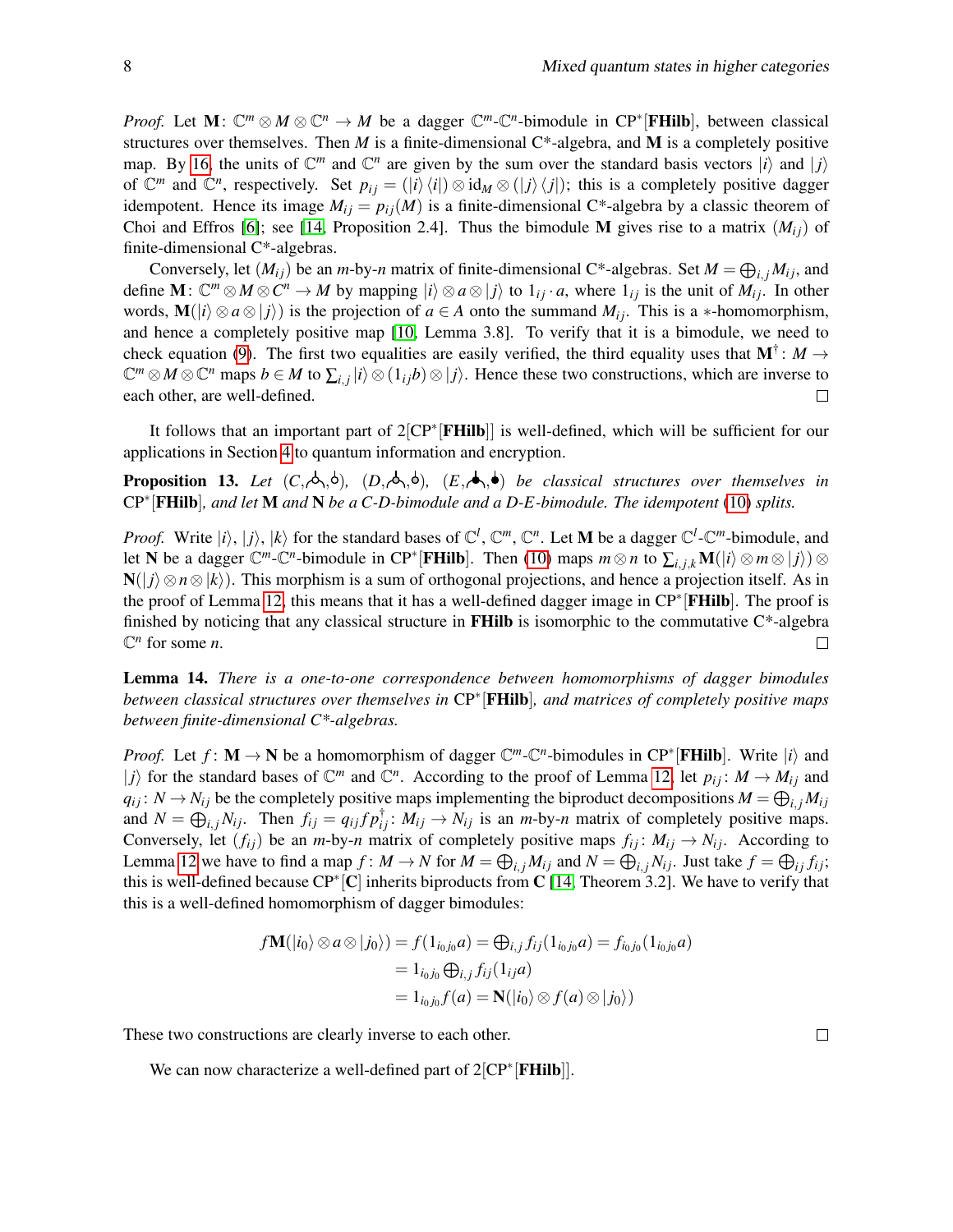Theorem 15. *The following full sub-2-category is well-defined within* 2[CP<sup>∗</sup> [FHilb]]*:*

- *objects are natural numbers m;*
- *1-morphisms m*  $\rightarrow$  *n are m-by-n matrices*  $(M_{ij})$  *of finite-dimensional*  $C^*$ -algebras;
- 2-morphisms  $(M_{ij}) \rightarrow (N_{ij})$  are m-by-n matrices  $(f_{ij})$  of completely positive maps;
- *horizontal composition of 1-morphisms is given by*  $(\bigoplus_j M_{ij} \otimes N_{jk})$ ;
- *horizontal composition of 2-morphisms is given by*  $(\bigoplus_j f_{ij} \otimes g_{jk})$ ;
- *vertical composition of 2-morphisms is given by*  $(g_{ij} f_{ij})$ *.*

*Proof.* It suffices to show that the correspondences of Lemmas [12](#page-6-2) and [14](#page-7-0) turn the compositions of Proposition [7](#page-4-1) into the ones of the statement. Let M and M' be  $\mathbb{C}^l$ - $\mathbb{C}^m$ -bimodules, and let N and N' be  $\mathbb{C}^m$ - $\mathbb{C}^n$ -bimodules. These correspond to matrices of C\*-algebras, where  $M_{ij}$  is the image of  $|i\rangle\langle i|\otimes id_M\otimes|j\rangle\langle j|$ . Let  $f: \mathbf{M} \to \mathbf{M}'$  and  $g: \mathbf{N} \to \mathbf{N}'$  be bimodule homomorphisms. These correspond to matrices of completely positive maps  $f_{ij}$ :  $M_{ij} \to M'_{ij}$  and  $g_{ij}$ :  $N_{ij} \to N'_{ij}$ . Now, by definition  $M \circ N$  is the image of the map  $\sum_{i,j,k} \mathbf{M}(i) \otimes [-]\otimes |j\rangle) \otimes \mathbf{N}(|j\rangle \otimes [-]\otimes |k\rangle)$ . But this is just  $\bigoplus_{i,j,k} M_{ij} \otimes N_{jk}$ . Similarly, horizontal composition of *f* and *g* corresponds to  $(\bigoplus_j f_{ij} \otimes g_{jk})$ .  $\Box$ 

In future work we would of course like to show that 2[CP<sup>∗</sup>[FHilb]] is completely well-defined. The first task will be to characterize its objects up to isomorphism. We offer the following theorem, which generalizes [\[7,](#page-11-20) Corollary 3.10], as evidence that this is a nontrivial question. Recall that a state  $x \in C$  of a classical structure  $(C, \bigtriangleup, \bigtriangleup)$  in **FHilb** is *copyable* when  $\bigvee (x) = x \otimes x$ .

<span id="page-8-0"></span>Theorem 16. *Consider a classical structure C in* FHilb *as an object of* CP<sup>∗</sup> [FHilb]*. There is a one-toone correspondence between dagger special Frobenius algebras on C in* CP<sup>∗</sup> [FHilb]*, and finite groupoids whose morphisms are the copyable states of C.*

*Proof.* Let  $(\mathbb{C}^n,\phi,\phi)$  be a dagger special Frobenius algebra on  $\mathbb{C}^n$  in CP<sup>\*</sup> [FHilb]. That is, it is a dagger special Frobenius algebra in FHilb—*i.e.* a finite-dimensional C\*-algebra [\[21\]](#page-11-6)—satisfying the extra condition that  $\phi_0$  and  $\overline{0}$  are completely positive maps. Since they are maps between commutative C\*-algebras, saying that  $\phi_1$  and  $\phi$  are completely positive is the same as saying that they are linear maps that preserve positive elements [\[20,](#page-11-18) Theorem 1.2.4]. Write  $\phi_1$  and  $\phi$  as a matrix using the standard basis  $|i\rangle$  of  $\mathbb{C}^n$ . Then all matrix entries  $\langle i|\hat{\phi}|jk\rangle$  and  $\langle i|\hat{\phi}|1\rangle$  are nonnegative real numbers, and conversely, if all the matrix entries are nonnegative, then the linear maps  $\phi_0$  and  $\phi$  certainly preserve positive elements. Thus  $(\mathbb{C}^n,\phi,\phi)$  is a dagger special Frobenius algebra in CP<sup>\*</sup>[FHilb] if and only if it is a C<sup>\*</sup>-algebra whose multiplication and unit have nonnegative matrix entries on the standard basis  $|i\rangle$  of  $\mathbb{C}^n$ .

But then, by [\[2,](#page-11-21) Proposition 34], the matrix entries of  $\Diamond$  must in fact be either 0 or 1 (see also [\[10,](#page-11-11) Section 5.2].) So we may equally think of the matrix of  $\Diamond$  as a morphism in the category **Rel** of sets and relations, where it still is a special dagger Frobenius algebra. Hence it encodes the multiplication of a groupoid whose arrows are the row indices  $|i\rangle$  [\[13\]](#page-11-3). As units for a monoid are unique, also the matrix of  $\circ$ must take values in {0,1}, and encode the identities of the groupoid. Finally, any classical structure *C* in **FHilb** is isomorphic to  $\mathbb{C}^n$  for some *n*, with the standard basis of  $\mathbb{C}^n$  corresponding to the copyable states of *C*. Similarly, a ∗-isomorphism between classical structures in Rel corresponds to an isomorphism of groupoids [\[13,](#page-11-3) Theorem 19].  $\Box$ 

We leave open the interesting question of whether isomorphism between these objects in 2[CP<sup>\*</sup>[FHilb]] (so-called *Morita equivalence*) corresponds to *equivalence* of groupoids.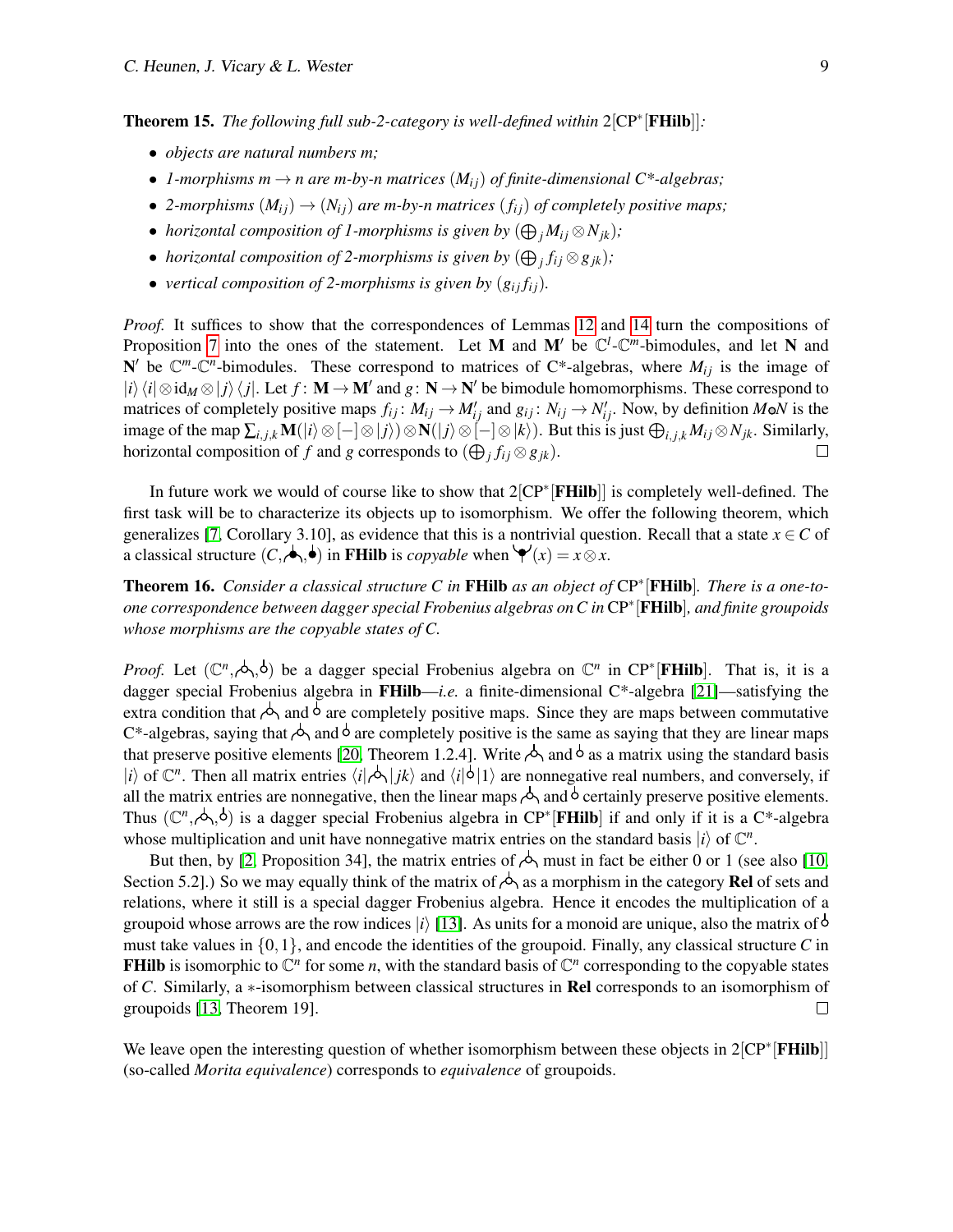## <span id="page-9-0"></span>4 Applications

We now consider applications to quantum information of the well-defined part of 2[CP<sup>\*</sup>[FHilb]] constructed in Theorem [15.](#page-7-1) We give an abstract 2-categorical definition of *measurement*, and show it recovers the ordinary notion positive operator–valued measure. We then analyze the 2-categorical equation for quantum teleportation, and show that it has solutions in our 2-category given by both encrypted communication and quantum teleportation give solutions. We then give a proof of a security property, which applies simultaneously to both types of solution.

### 4.1 Measurement

Earlier work on the 2-categorical syntax for pure-state quantum theory [\[22\]](#page-11-9) demonstrated that a projective quantum measurement corresponds to a *unitary* 2-morphism which converts a local system into an extended system. Since our measurements in general are mixed, unitarity is not appropriate; instead we impose a counit-preservation condition.

<span id="page-9-1"></span>**Definition 17.** In 2[CP<sup>∗</sup>[FHilb]], a *measurement* is a counit-preserving 2-morphism of type:



It is not ideal that we must modify the definition of a measurement in this way. The situation is analogous to the work in [\[19\]](#page-11-8), where measurements were required to be kernel-free. That requirement can be replaced with the more elegant unitarity condition [\[4\]](#page-11-7). With further work we hope to show the same in the current setting, a task which is likely to require making use of a larger part of 2[CP<sup>\*</sup>[FHilb]] than we have so-far shown to be well-defined. However, Definition [17](#page-9-1) elegantly captures precisely the desired notion, as we now show.

Theorem 18. *Restricting to the part of* 2[CP<sup>∗</sup> [FHilb]] *defined in Theorem [15,](#page-7-1) measurements on matrix algebras are exactly positive operator-valued measures.*

*Proof.* The 2-morphism  $\mu$  is a trace-preserving completely positive map from a matrix algebra to a classical structure. Its adjoint  $\mu^{\dagger}$  is therefore a completely positive map out of a classical structure. Such a map is completely defined by its action on the *n* copyable states of the classical structure, which must be sent to positive elements of  $H \otimes H^*$ . Thus  $\mu^{\dagger}$  is defined by a family of *n* positive operators  $P_i : H \to H$ .

The counit-preservation condition is given by the left-hand condition below:

$$
\left(\begin{array}{cc} \mathbb{C}^n \\ \overline{\mu} \end{array}\right) = \frac{1}{\pi} \right) \qquad \stackrel{\dagger}{\Leftrightarrow} \qquad \left(\begin{array}{cc} \overline{\mu} \\ \overline{\mu} \end{array}\right) = \frac{1}{\pi} \qquad (16)
$$

On the right-hand side we take the adjoint of this condition. We use the 'earth' symbol to represent the counit of a matrix algebra, which is just the trace map, following previous work [\[11\]](#page-11-2). The second equation says precisely that  $\sum_i P_i = id_H$ , which is exactly the condition for the family of positive operators *Pi* to define a positive operator–valued measurement. $\Box$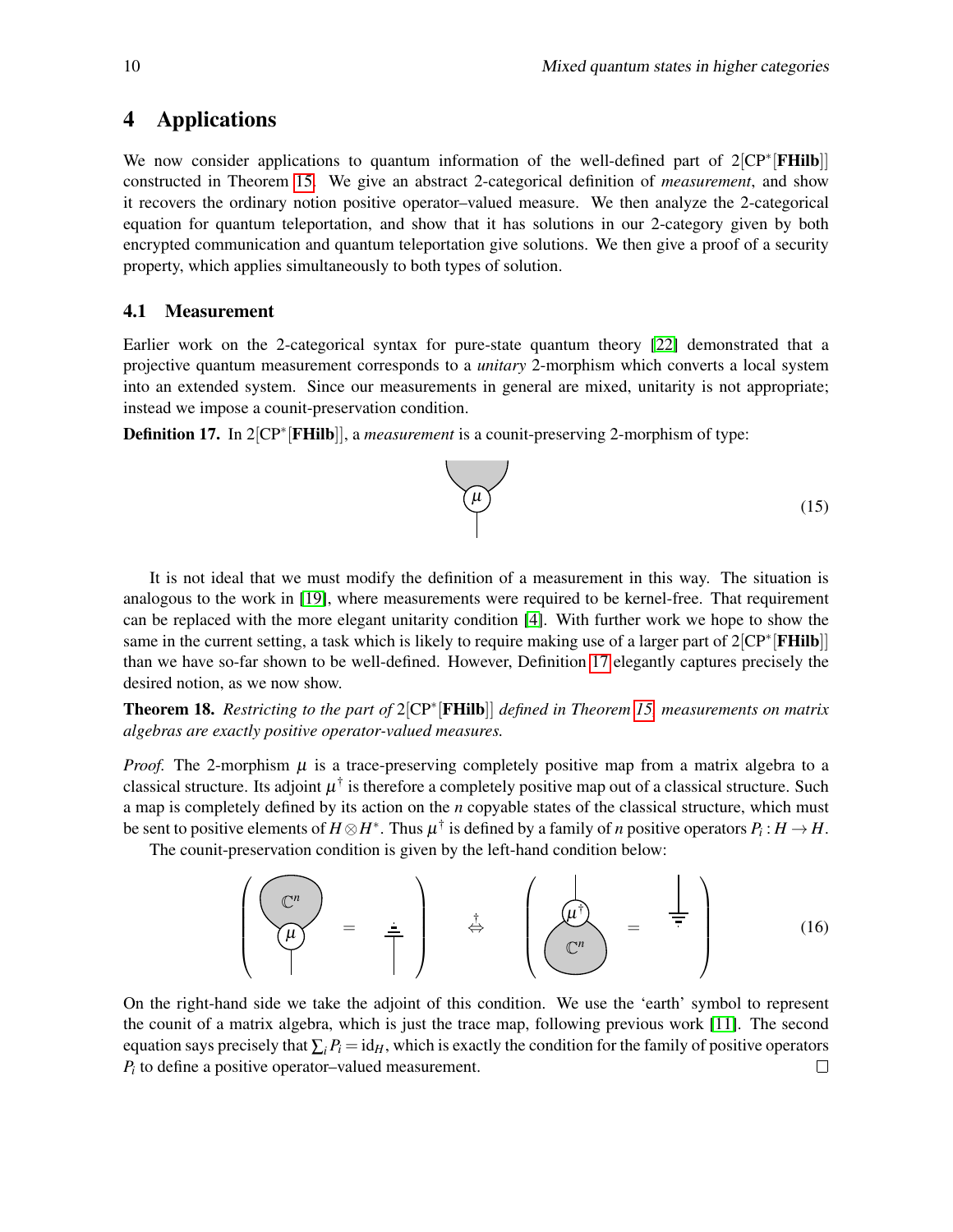### 4.2 Unification of quantum teleportation and classical encrypted communication

Definition 19. In a symmetric monoidal 2-category containing an object with a topological boundary, *teleportation* is a solution to the following equation with  $\mu$  a measurement and  $\nu$  unitary:

<span id="page-10-0"></span>

Note that this definition relies on our earlier Definition [17](#page-9-1) of a measurement.

Theorem 20. *When the nontrivial region is labelled by a discrete groupoid, solutions to the teleportation equation in* 2[CP<sup>∗</sup> [FHilb]] *can be obtained as follows:*

- *1. when the incoming system is a classical structure, by implementations of classical encrypted communication using a one-time pad;*
- *2. when the incoming system is a matrix algebra, by implementations of quantum teleportation.*

*Proof.* We can only give a sketch here. It is already established separately that both classical encrypted communication via a one-time pad [\[19\]](#page-11-8) and quantum teleportation [\[22\]](#page-11-9) can be characterized exactly as solutions to this equation, in **2Rel** and **2Hilb** respectively. Both families of solutions can be embedded into 2<sup>[</sup>CP<sup>∗</sup>[**FHilb**]] in an appropriate fashion.

It is an interesting open question whether these are the only solutions, or whether solutions exist which somehow *mix* the encryption and teleportation aspects.

#### 4.3 Security of teleportation

In both quantum teleportation and classical encrypted communication with a one-time pad, it is true that if you throw away the second half of the cryptographic resource—the entangled state or the secret key, respectively—all information about the message is lost. An abstract proof of this has already been given in the 2-categorical setup for the case of encrypted communication [\[19\]](#page-11-8). We now give a general proof that applies simultaneously to quantum teleportation and encrypted communication.

Theorem 21. *For any solution to the teleportation equation* [\(17\)](#page-10-0)*, destroying the second half of the shared resource is equivalent to destroying the original message:*

<span id="page-10-1"></span>

*Proof.* Adjoin a trace map to the final system on both sides of the teleportation equation [\(17\)](#page-10-0). The map  $\nu$  is a family of invertible completely positive maps by Lemma [14,](#page-7-0) and thus is necessarily tracepreserving [\[5,](#page-11-22) Theorem 3.3]; the left-hand side therefore simplifies, giving equation [\(18\)](#page-10-1). $\Box$